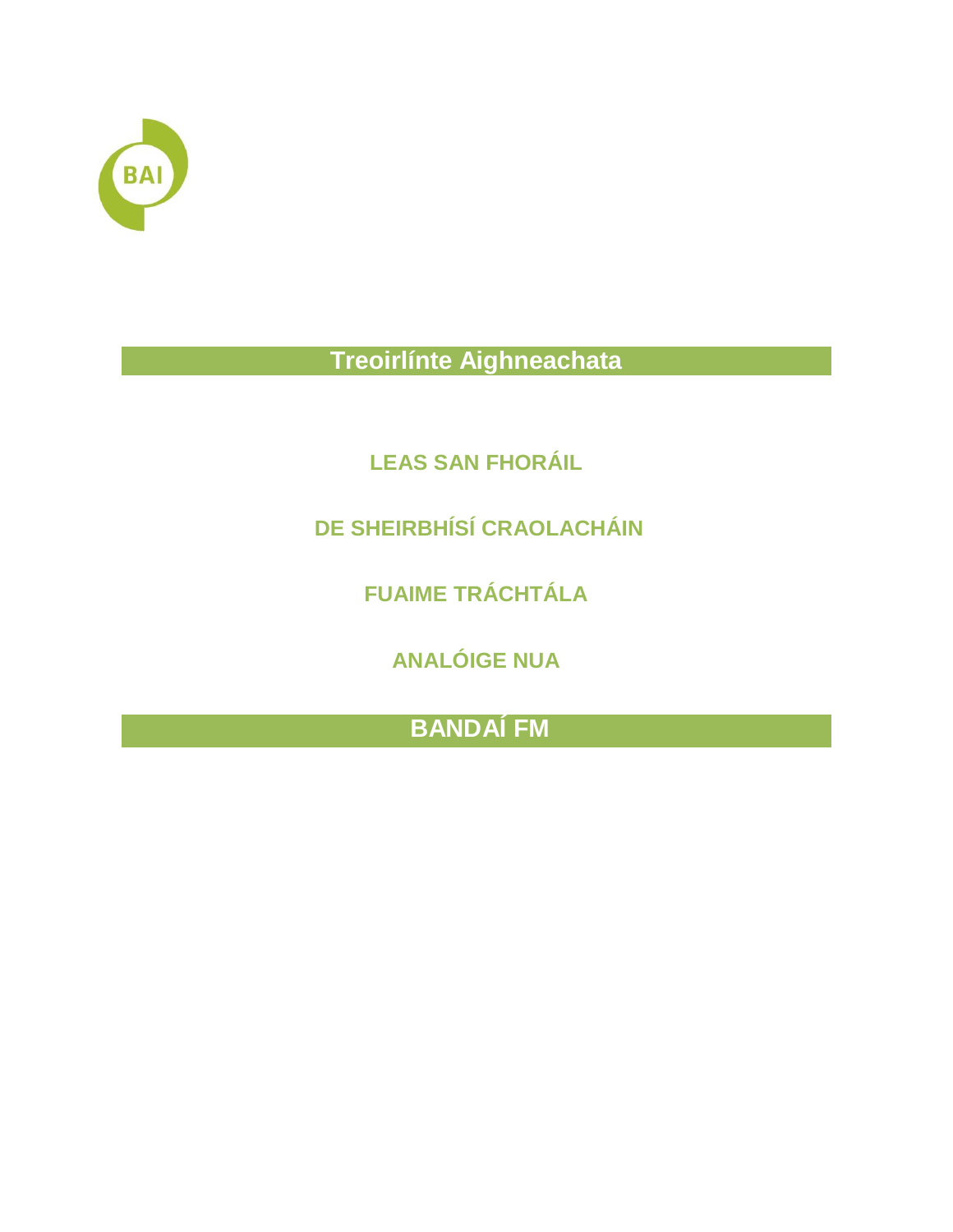

Tá sé de cheart ag Údarás Craolacháin na hÉireann ("an BAI") ceartú nó soiléiriú a dhéanamh ar aon chuid de na *Treoirlínte Aighneachta: Leas san Fhoráil de Sheirbhísí Craolacháin Fuaime Tráchtála Analóige Nua ("Treoirlínte") ag aon am roimh dháta deiridh de na haighneachtaí.*

Cuirfear a leithéid d'aon cheartúcháin, soiléirithe nó eolas bhreise ar shuíomh idirlín an BAI, [www.bai.ie](http://www.bai.ie/)

Ba chóir na fiosrúcháin ar fad maidir leis an teoirlínte seo a sheoladh ar ríomhphost roimh an **12 meán lae, 3ú Lúnasa 2017:** 

**Jean Crampton**

**Údarás Craolacháin na hÉireann**

**Ríomhphost: [bss@bai.ie](mailto:bss@bai.ie)**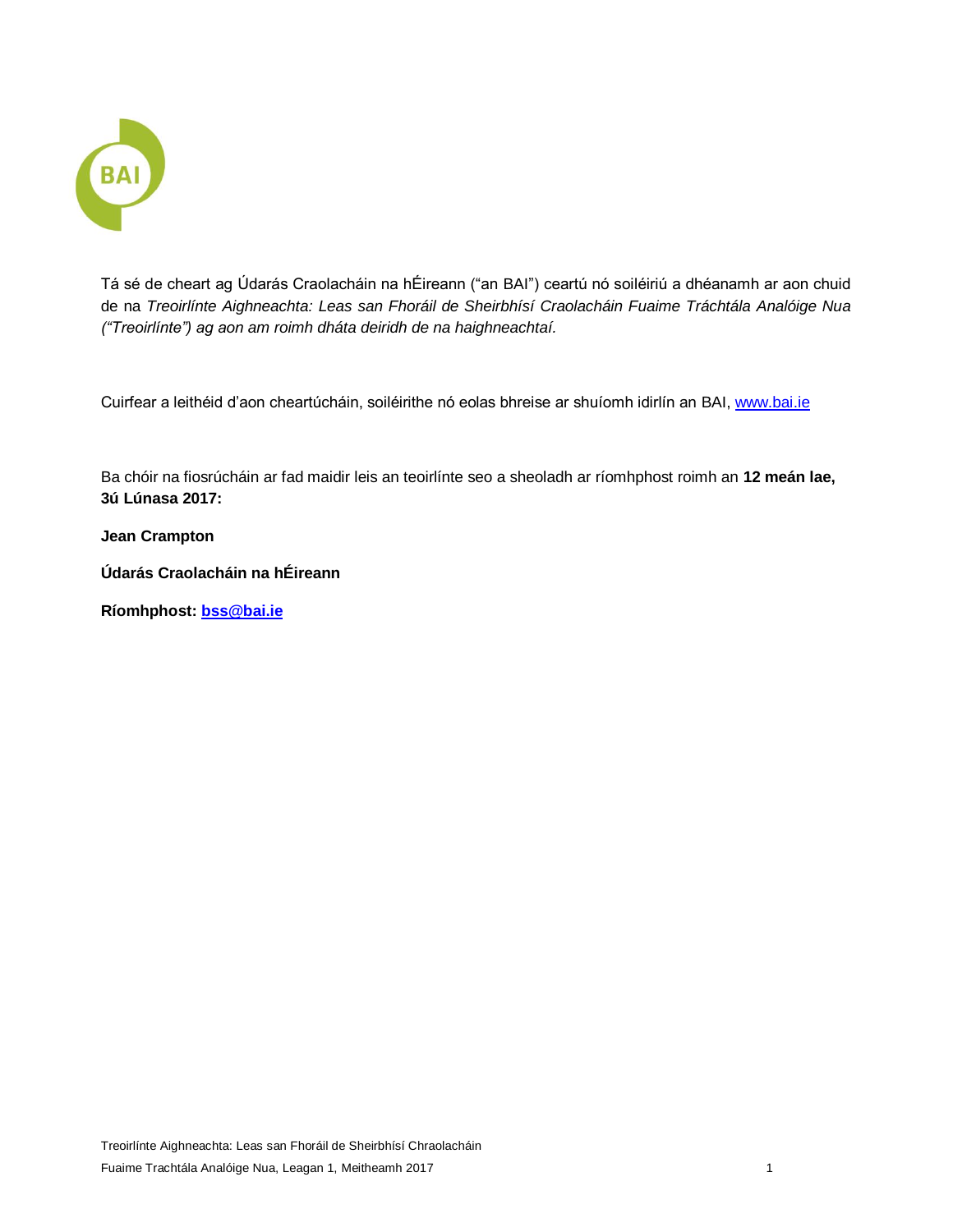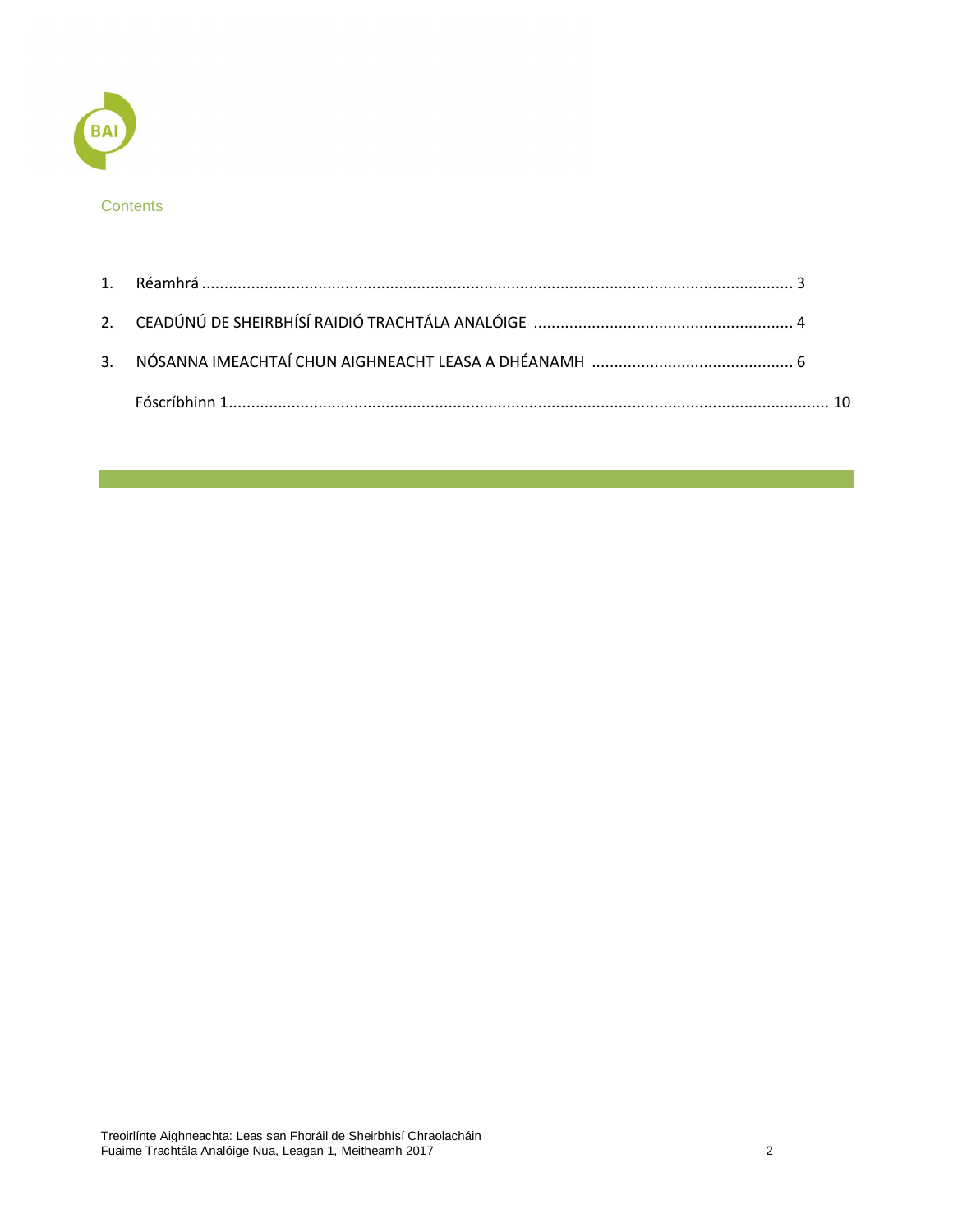#### <span id="page-3-0"></span>**1. Réamhrá**

- **1.1** I gcomhréir le Mír 26 (1)(a) den Acht Craolacháin 2009 ("Acht 2009"), tá an tÚdarás faoi láthair ag tabhairt faoi réamhobair le haghaidh an athbhreithnithe dá Straitéis Seirbhíse Craolacháin ("an SSC reatha"). Is é ceann de na príomhghnéithe den obair seo ná ag tabhairt faoi phíosa thábhachtach de thaighde a chuirfidh anailís chomhshaoil agus eacnamaíocht chuimsitheach ar fáil den mhargadh in Éirinn inniu.
- **1.2** Chun cuidiú a thabhairt don tionscadal taighde, tá an tÚdarás ag lorg aighneachtaí ó pháirtithe a bhfuil suim san fhoráil de sheirbhísí chraolacháin nua. Tá an tÚdarás oscailte do mholtaí i dtaca nádúr an tseirbhís/seirbhísí a bheidh ar fáil agus na ceantair a bheifear ag freastal air trí na seirbhísí breise.
- **1.3** Beidh na haighneachtaí measta le linn an tionscadail taighde agus san áireamh tabharfaidh sé seo aird ar chaighdeán, réimse agus saghas na cláir a bheidh ar fáil agus go háirithe, an méid a chuirfidh aon seirbhís nua leis an éagsúlacht seirbhísí in aon cheantar áirithe.
- **1.4** Ba chóir do pháirtithe leasmhara a n-aighneachtaí a dhéanamh i bhformáid leictreonach (PDF) gan a bheith níos mó ná 8MB i saghas chuig an BAI nó úsáid an áis chomhairliúcháin ar líne ar shuíomh idirlín BAI, [www.bai.ie/ga/comhairliuchain.](http://www.bai.ie/ga/comhairliuchain)
- **1.5** Ba chóir eolas maidir leis an tseirbhís beartaithe a chuir in iúl san fhormáid leagtha amach i Mír a 3 sa doiciméad seo faoi *Aighneachtaí Leas san Fhoráil de Sheirbhísí Raidió Tráchtála Analóige Nua*.
- **1.6** Tá aighneacht ar leith ag teastáil le haghaidh gach seirbhís nua beartaithe.
- **1.7** Is é an dáta deiridh le haghaidh aighneacht a dhéanamh ná **12 meán lae** an **Déardaoin 3ú Lúnasa 2017**.
- **1.8** Beidh na haighneachtaí ar fad ar fáil don taighdeoir faoi chonradh ón BAI chun athbhreithniú a dhéanamh ar an earnáil chraolacháin, atá ag tosaigh i Lúnasa 2017.
- **1.9** Beidh na haighneachtaí ar fáil go poiblí freisin nuair atá siad measta ag an Údarás.
- **1.10** Tabhair do d'aire **nach mbreathnófar** ar aighneacht leasa san fhoráil de sheirbhís nua mar iarratas do chonradh craolacháin fuaime. Tá na haighneachtaí á lorg do chúiseanna taighde agus eolas amháin ag an am seo.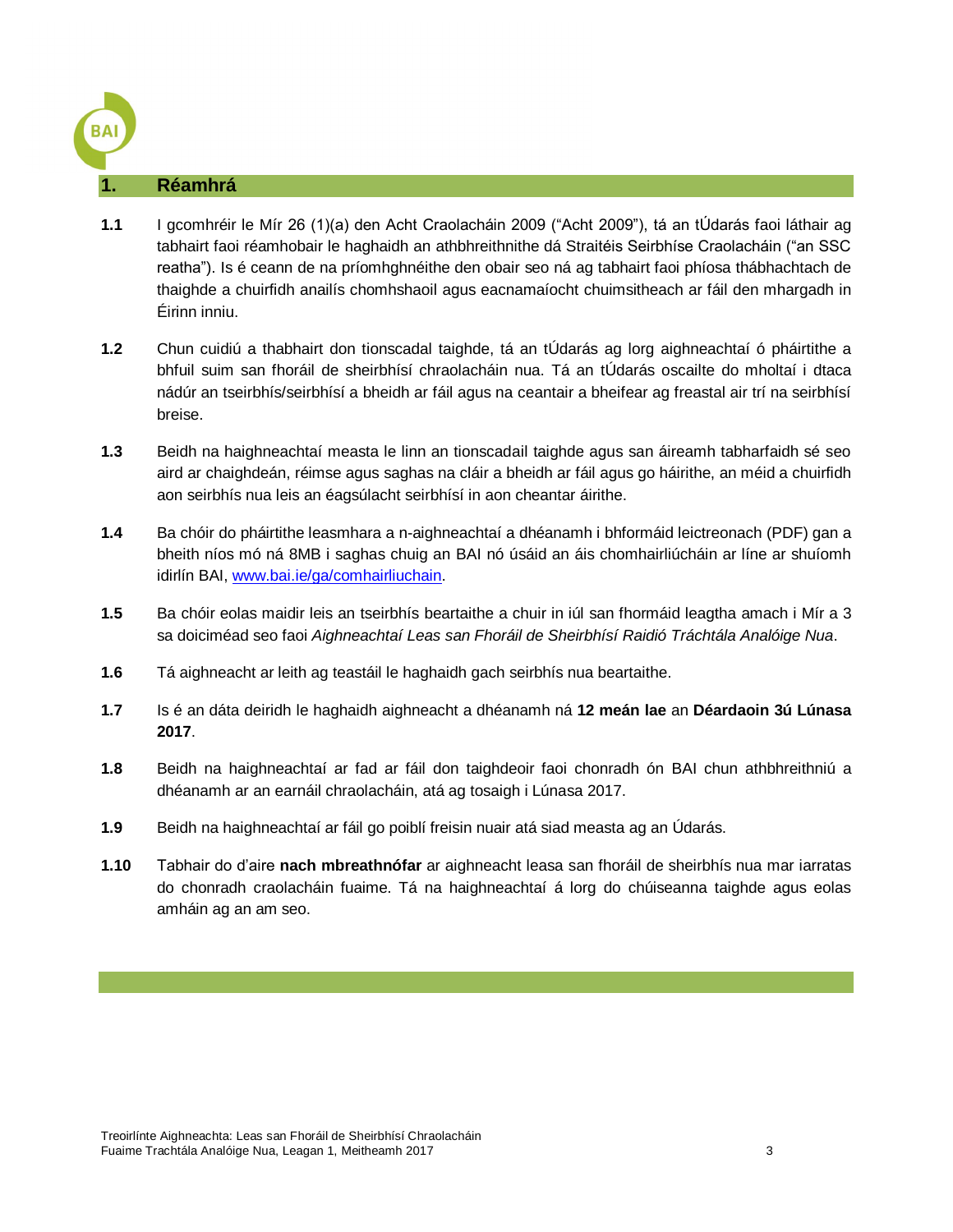

# <span id="page-4-0"></span>**2. CEADÚNÚ DO SHEIRBHÍSÍ RAIDIÓ TRÁCHTÁLA ANALÓIGE**

- **2.1** Leagann an tAcht Craolacháin 2009 ("Acht 2009") síos an creat reachtúil don cheadúnú agus rialachán de sheirbhísí teilifíse agus raidió breise ar chláir éagsúla. Maidir leis seo, leagann Acht 2009, aidhmeanna leathana áirithe den cheadúnú do Chonarthaí Craolacháin Fuaime agus chuir siad seo in iúl an fhorbairt de pholasaí an BAI le haghaidh ceadúnaithe seirbhísí craolacháin fuaime, mar a bhí leagtha amach san SSC reatha, a tugadh isteach i 2012 agus na pleananna ceadúnaithe bainteach. Tá Acht 2009 agus cáipéisí BAI ar fáil ar shuíomh idirlín BAI ag [http://www.bai.ie/ga/nuacht-eolas/fiolseachain.](http://www.bai.ie/ga/nuacht-eolas/fiolseachain)
- **2.2** Leagann an SSC reatha na critéir síos do ghníomhaíochtaí ceadúnaithe an Údaráis agus a thuiscint ar a leithéid de ghníomhaíochtaí ceadúnaithe. Is é ceann de na príomhaidhmeanna aimsithe ná forbairt fhreagrach, bheoga agus fhreagrúil d'earnáil craolacháin na hÉireann a éascú, a fhreastalaíonn ar riachtanais na ndaoine den oileán in Éirinn, ag tógáil san áireamh an méadú ilchineálachta cultúrtha de lucht éisteachta. Tá an ilchineálacht in ábhar, na cláir, eolas agus siamsaíocht chuig lucht féachana agus lucht éisteachta agus an fhoráil de chaighdeán ard, nuálach agus ábhar ábhartha chuig muintir na hÉireann lárnach don aidhm phoiblí riachtanaigh seo.

Cuireann an SSC san áireamh sraith aidhmeanna faoi leith i dtaca le héagsúlacht d'ábhar chun a chinntiú go bhfreastalaíonn seirbhísí atá ceadúnaithe ag an BAI ar riachtanais muintir na hÉireann; a chinntiú go gcuirtear ar fáil a leithéid de sheirbhísí d'éagsúlacht ábhair chuig lucht éisteachta chun machnamh a dhéanamh ar a gcuid spéise ilchineálachta; an fhoráil de chláir d'ardchaighdeán ar sheirbhísí atá ceadúnaithe in Éirinn a chur chun cinn; cruthaitheacht agus nuálaíocht a chur chun cinn san earnáil chraolacháin in Éirinn, agus, iolracht i ndearcadh, asraon agus foinse laistigh d'earnáil chraolacháin na hÉireann a bhaint amach.

Ba chóir do fhreagróirí poitéinsiúla iad féin a chur ar an eolas maidir leis an SSC reatha roimh an aighneacht seo a chomhlíonadh.

**2.3** Sheol an BAI an tríú Ráiteas Straitéise (2017-2019) ("an Straitéis") i bhFeabhra 2017, a leagtar amach tuiscint an Údaráis do '*thírdhreach meáin Éireannacha a léiríonn agus a chruthaíonn cé muid féin'.* Tá na haidhmeanna straitéiseacha leagtha amach faoi chúig théama straitéiseacha atá san áireamh; ag cur chun cinn ilchineálacht agus iolracht; agus ag cur le nuálaíocht agus inbhuanaitheacht earnála. Is gné ar féidir a dhéanamh é an fhorbairt agus an feidhmiú de SSC athbhreithnithe a leanann chun pleananna agus polasaithe ceadúnaithe dinimiciúla a éascú, an caighdeán cláir i dteanga na hÉireann a chur chun cinn san áireamh, taobh istigh den Straitéis nua.

Tá tuilleadh eolais ar an Straitéis agus aidhmeanna straitéiseacha bainteach ar fáil ar shuíomh idirlín an BAI a[g www.bai.ie/ga/maidir-linne.](http://www.bai.ie/ga/maidir-linne)

**2.4** Beidh na haighneachtaí leasa a fhaightear mar pháirt den taighde don athbhreithniú den SSC reatha agus beidh aird ar aon mheasúnú ar na haighneachtaí chuig aidhmeanna polasaithe an Údaráis d'ilchineálacht, inbhuanaitheacht, iolracht agus an úsáid éifeachtúil den speictream. Ba chóir don tseirbhís/í beartaithe cuir leis an tírdhreach raidió reatha sa cheantar áirithe roghnaithe ag an bhfreagróir san ábhar de na haidhmeanna seo: -

Treoirlínte Aighneachta: Leas san Fhoráil de Sheirbhísí Chraolacháin Fuaime Trachtála Analóige Nua, Leagan 1, Meitheamh 2017 4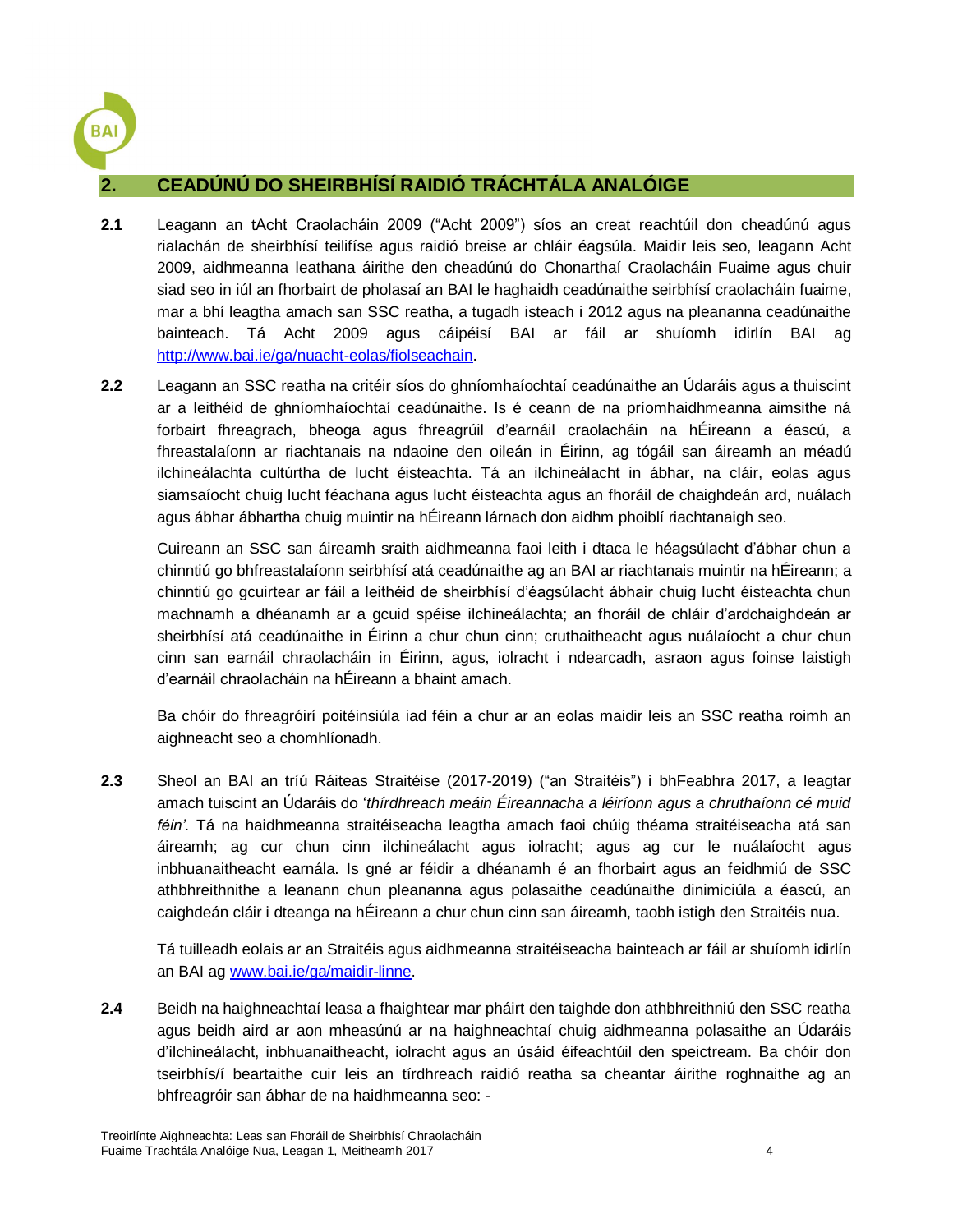

- *Ilchineálacht*: chun seirbhísí ilchineálachta a chur chun cinn le léargas chun an pobal a sholáthair le rochtain chuig réimse leathan de sheirbhísí d'ardchaighdeáin ó fhoinsí éagsúla;
- *Inbhuanaitheacht*: chun an t-éacht agus cothabháil de inbhuanaitheacht níos mó laistigh den earnáil craolacháin a éascú;
- *Iolracht*: chun meascán guthanna, tuairimí agus foinsí nuachta agus cúrsaí reatha i meáin closamhairc a éascú a chuireann le díospóireacht dhaonlathach agus saoránach gníomhach in Éirinn. Leagann *Polasaí Úinéireachta agus Smachta (201*2) an Údaráis amach polasaí reatha an Údaráis i dtaca leis seo agus tá sé ar fáil ar shuíomh idirlín an BAI ag [http://www.bai.ie/ga/nuacht-eolas/fiolseachain.](http://www.bai.ie/ga/nuacht-eolas/fiolseachain)
- *Úsáid éifeachtúil den speictream*: chun úsáid éifeachtúil agus bainistiú de mhinicíochtaí ar fáil a chinntiú.
- **2.5** Tá na príomh fhorálacha in Acht 2009 i dtaca leis an cheadúnú de sheirbhísí raidió tráchtála nua mar seo a leanas:
	- *Alt 65*; leagann sé seo amach an próiseas iarratais a chaithfidh an BAI a leanúint. I gceist ann tá an tÚdarás ag déanamh cinneadh ar na seirbhísí ar chóir a bheith ceadúnaithe, ag leanúint comhairliúcháin le ComReg ar chúrsaí speictream agus ansin eiseofar treoracha chuig Coiste an Chonartha Bronnta ("an Coiste") den BAI chun an próiseas nó na próisis ceadúnaithe a chur i gcrích.
	- *Alt 66*: leagann sé seo amach an chritéir a chaithfidh a bheith ag an gCoiste nuair atá siad ag smaoineamh ar na hiarratais faighte.
	- *Alt 69*: leagann sé seo amach cumhacht an Údaráis maidir le téarmaí agus coinníollacha do chonarthaí craolacháin fuaime.
	- *Alt 33*: leagann sé seo amach na hoibleagáidí dualgais tobhaigh do chonarthaí craolacháin fuaime.
	- *Cuid 3*: leagann sé seo amach na dualgais curtha i bhfeidhm ar chonarthaí craolacháin fuaime maidir le cláir agus fógraíocht.
	- *Cuid 4 & 5*: leagann sé seo amach próiseas an ghearáin agus na bealaí cúitigh do neamhchomhlíonadh trí chonarthaí craolacháin fuaime.
- **2.6** I dtaca leis na dualgais leagtha amach faoi Chuid a 3 d'Acht 2009, san áireamh san SSC reatha tá na bearta reachtúla a chuireann an tÚdarás i bhfeidhm leis na riachtanais reachtúla d'ábhar nuachta agus cúrsaí reatha faoi mhír 39 (1) (c). I gcomhréir le mír 39 (3) is féidir leis an Údarás smaoineamh ar mhaolú ó na riachtanais seo cás ar chás agus tá cur chuige an Údaráis dá leithéid de mhaolú leagtha amach san SSC reatha.
- **2.7 Tírdhreach raidió reatha**: Is meascán de sheirbhísí náisiúnta, réigiúnach agus áitiúla é an tírdhreach raidió reatha ar féidir leis a bheith poiblí, tráchtála nó pobal go nádúrtha, ag tairiscint ábhar difriúla agus éagsúla.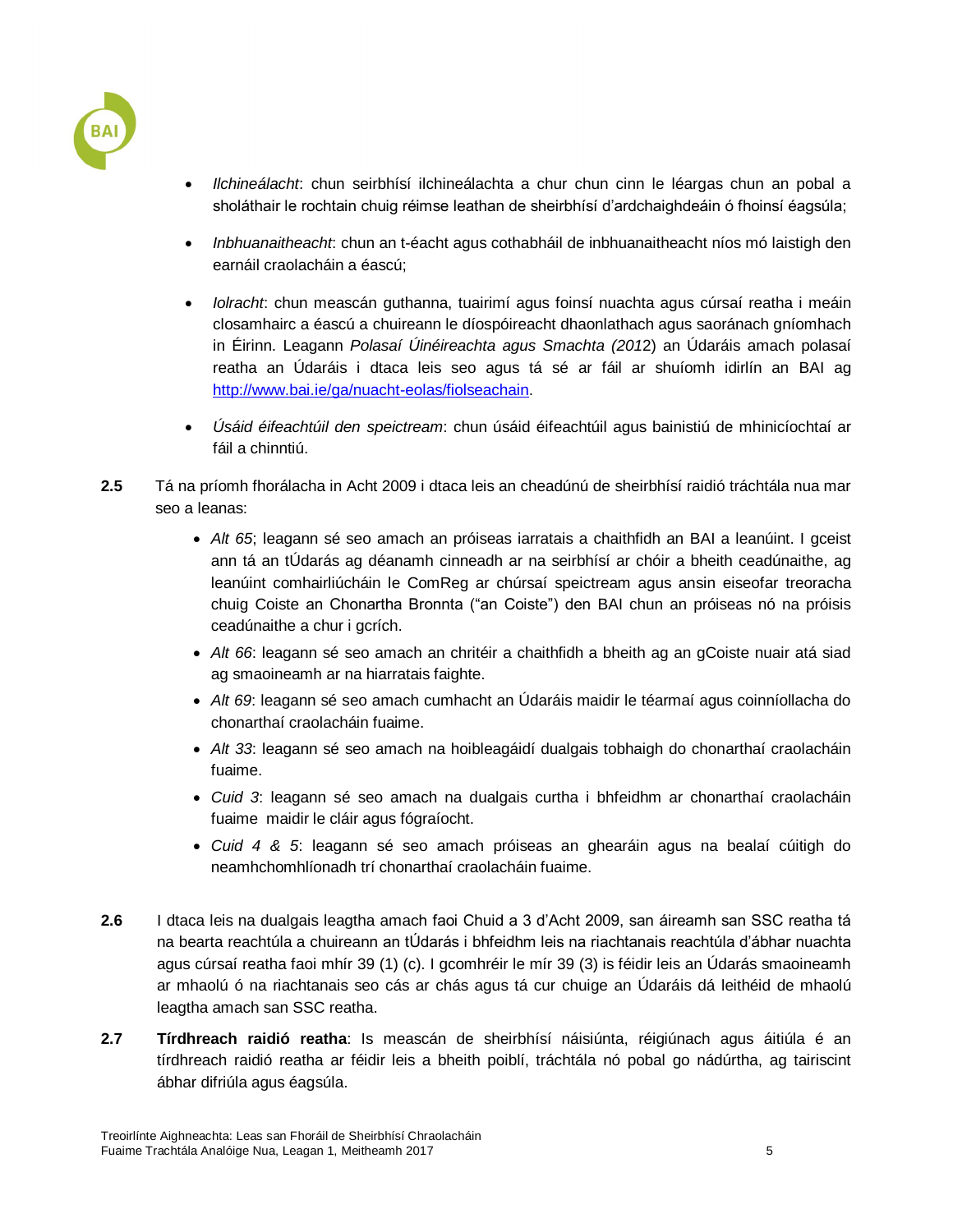

Nuair atá ag smaoineamh ar an gcur chuige den cheadúnú do sheirbhísí nua, beidh an tÚdarás ag lorg chun forbairt ar an tírdhreach reatha san ábhar den pholasaí straitéiseach a bheidh bainte amach trí na gníomhaíochtaí ceadúnaithe.

**2.8** Cuirfidh an anailís taighde comhshaoil agus eacnamaíochta cuimsitheacha údaraithe ag an **BAI**, agus atá ceangailte leis na haighneachtaí leasa san fhoráil de sheirbhísí raidió tráchtála analóige nua faighte, eolas tábhachtach ar fáil don Údarás a thabharfaidh tacaíocht don fhorbairt den SSC athbhreithnithe. Beidh sonraí faoi leith ar an mhargadh reatha, forbraíocht tionscail agus treonna amach anseo a chuirfidh in iúl cur chuige an Údaráis chuig ceadúnú sa todhchaí agus aon phleananna agus gníomhaíochtaí ceadúnaithe bainteach.

### <span id="page-6-0"></span>**3. NÓS IMEACHTA CHUN AIGHNECHT LEASA A DHÉANAMH**

#### **Le do thoil léigh na treoirlínte seo a leanas roimh an Aighneacht Leasa a chomhlíonadh:**

- **3.1** *Formáid:* Ba chóir an aighneacht leasa a chuir isteach i mBéarla nó i nGaeilge san fhormáid a ghabhann leis na Treoirlínte seo mar sin cuir san áireamh an t-eolas ar fad atá iarrtha iontu.
- **3.2** *Aighneacht:* Caithfear an aighneacht leasa a chomhlíonadh i gclóscríbhinn nó i mbloclitreacha i ndúch dubh. Ba chóir cóip leictreonach amháin i bhformáid PDF, gan a bheith níos mó na 8MB i saghas, a chuir isteach ionas go dtiocfaidh sé ag oifigí BAI roimh **12 meán lae** an **Déardaoin 3ú Lúnasa 2017.** Is féidir áis chomhairliúcháin ar líne an BAI a úsáid chun d'aighneacht a dhéanamh, [www.bai.ie/ga/comhairliuchain.](http://www.bai.ie/ga/comhairliuchain)

*Rochtain Phoiblí:* Tabhair do d'aire go n-úsáidfear an t-eolas a chuirfear ar fáil sna haighneachtaí leasa a bhfaighfear chun forbairt athbhreithnithe an SCC de chuid an BAI a chur in iúl agus beidh sé ar fáil go poiblí tar éis dóibh a bheith curtha san áireamh ag an BAI.

**3.3** *Eolas Rúnda:* Is féidir leis an BAI gan cead a thabhairt de bhaill den phobal theacht ar ábhar páirteach in aighneacht leasa nuair a cheapann an BAI gur cheart ábhar mar seo a bheith rúnda. Meastar gur eolas rúnda é *inter alia,* faisnéis atá íogair ó thaobh tráchtála de, agus eolas, a nochtadh de, a bheadh sárú d'oibleagáid rúnda ann a bhfuil de chomaoin ag páirtí leasmhar don tríú páirtí.

*Nóta:* Caithfear eolas a cheaptar a bheith rúnda ó pháirtí leasmhar le taispeáint in aguisín chuig an aighneacht leasa. Ba chóir don aguisín a bheith marcáilte "rúnda". Caithfear a leagann amach na cúiseanna a chreidtear an t-eolas a bheith rúnda. Nuair a cheapann an BAI gur chóir ábhar a leagtar in aguisín rúnda a bheith ar fáil d'imscrúdú, lorgóidh sé a theacht ar réiteach leis an bpáirtí leasmhar maidir le méid an nochtadh eolais. Mura féidir theacht ar réiteach taobh istigh d'achar ama mar atá socraithe ag an BAI, faoi rogha aonair chomh réasúnta as is féidir, déileálfaidh an BAI le heolas go bhfuil tarraingthe agus ní mheastar é mar pháirt den aighneacht leasa.

*Saoráil Faisnéise:* Is féidir eolas a chur ar fáil don phobal i dteannta d'iarratais faoin tShaoráil Fhaisnéise 2004. Rachaidh an BAI i gcomhairle leis an bpáirtí leasmhar faoi aon eolas a chreidtear a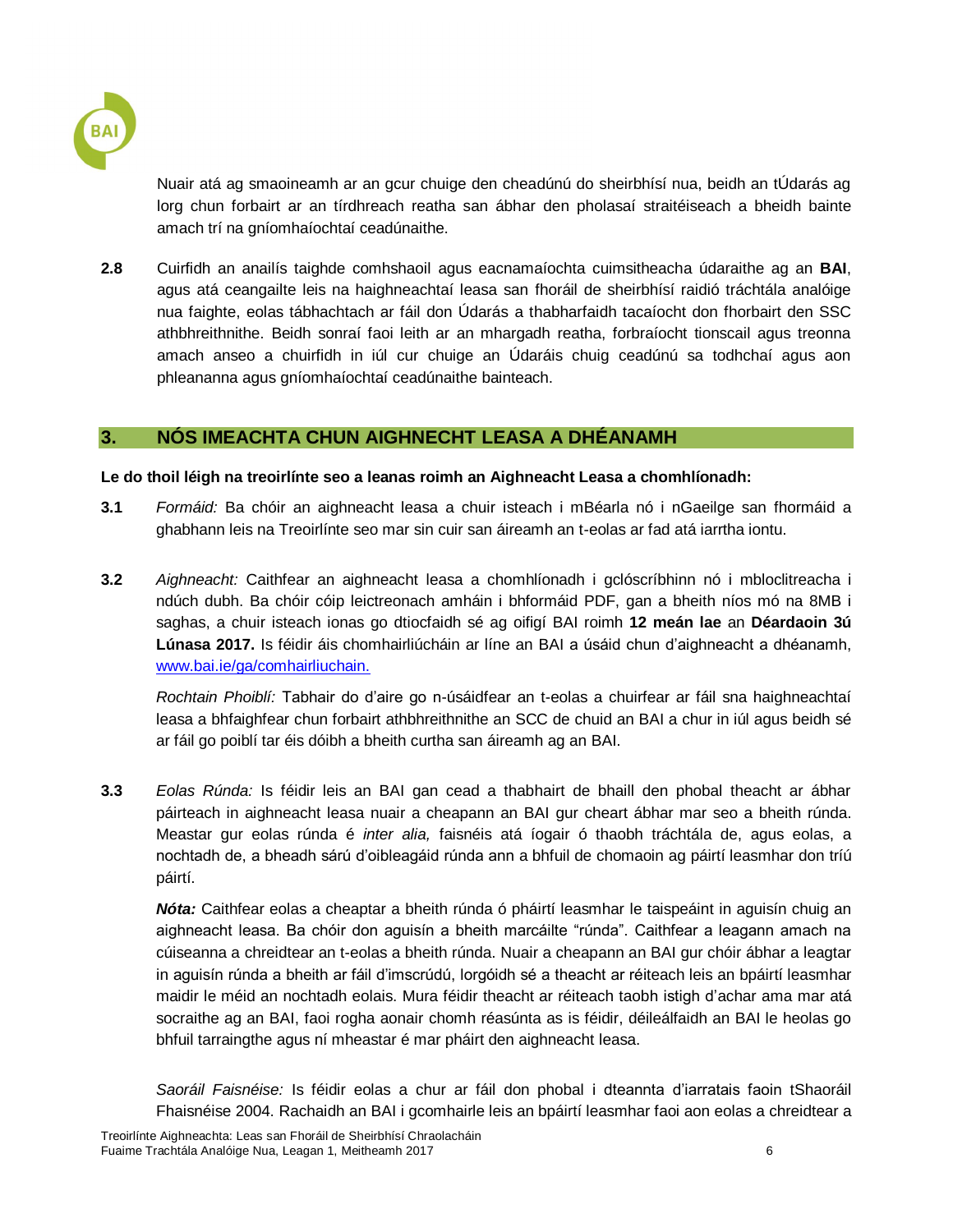

bheith rúnda ag am na haighneachta, roimh chinneadh a dhéanamh ar aon iarratas Shaoráil Fhaisnéise a fhaightear.

**3.4** Tá aon chomhaontuithe idir an BAI agus na páirtithe leasmhara maidir le faisnéis rúnda agus/nó atá íogair ó thaobh na tráchtála de gan réamhchlaonadh chuig oibleagáidí an BAI de réir an dlí, de réir an Achta Craolacháin 2009 agus an tAcht Saoráil Faisnéise a bhfuil tagairt ar sa mhír 2.4 roimhe seo. Mar sin ní féidir leis an BAI an t-eolas atá glacadh mar rúnda a iarradh ar pháirtí leasmhar nó a chreidtear dá réir, d'fhéadfadh nach bhfuil sé nochta de bhun dlí.

## **3.5 FORMÁID D'AIGHNEACHTAÍ LEASA**

Le do thoil cinntigh go gcloínn d'aighneacht leis an fhormáid leagtha amach anseo thíos agus go gcuireann tú ar fáil an t-eolas ar fad atá iarrtha.

Trí aighneacht a dhéanamh tá tú ag deimhniú a seo a leanas leis an BAI: -

- gur léigh tú agus gur thuig tú na *Treoirlínte Aighneachta de Sheirbhísí Craolacháin Fuaime Tráchtála Analóige Nua*;
- go mbeidh d'aighneacht déanta go poiblí; agus,
- go bhfuil an acmhainn agus an taithí agat chun an tseirbhís beartaithe a chur ar fáil.

Tá an formáid don Aighneacht Leasa mar seo a leanas: -

#### **1. Freagróir:**

- 1.1 Le do thoil cuir ar fáil cuntas ginearálta don duine/aonán ag déanamh an aighneacht.
- 1.2 Le do thoil cuir ar fáil do chuid sonraí teagmhála (ainm an teagmhálaí, seoladh, uimhir theileafóin agus r-phost).
- 1.3 Le do thoil cuir ar fáil sonraí de chúlra agus/nó taithí ábhartha an freagróir sa chomhthéacs a sholáthraíonn an tseirbhís beartaithe.

#### **2. Limistéar Saincheadúnais agus Spriocphobal:**

- 2.1 Le do thoil déan cur síos ar an limistéar saincheadúnais beartaithe i dtéarmaí tíreolaíoch le léarscáil suirbhéireachta ordanáis ar chóir a bheith faoi iamh. Níl freagróirí teoranta d'aon teorainneacha limistéar saincheadúnas reatha. Ba chóir don limistéar saincheadúnais molta an phlean tharchuir céanna a leanúint atá leagtha amach i gCuid a 3 den mhír seo.
- 2.2 Le do thoil cuir ar fáil gearrchuntas don daonra iomláin (aois 15+) sa limistéar saincheadúnais beartaithe.

Treoirlínte Aighneachta: Leas san Fhoráil de Sheirbhísí Chraolacháin Fuaime Trachtála Analóige Nua, Leagan 1, Meitheamh 2017 7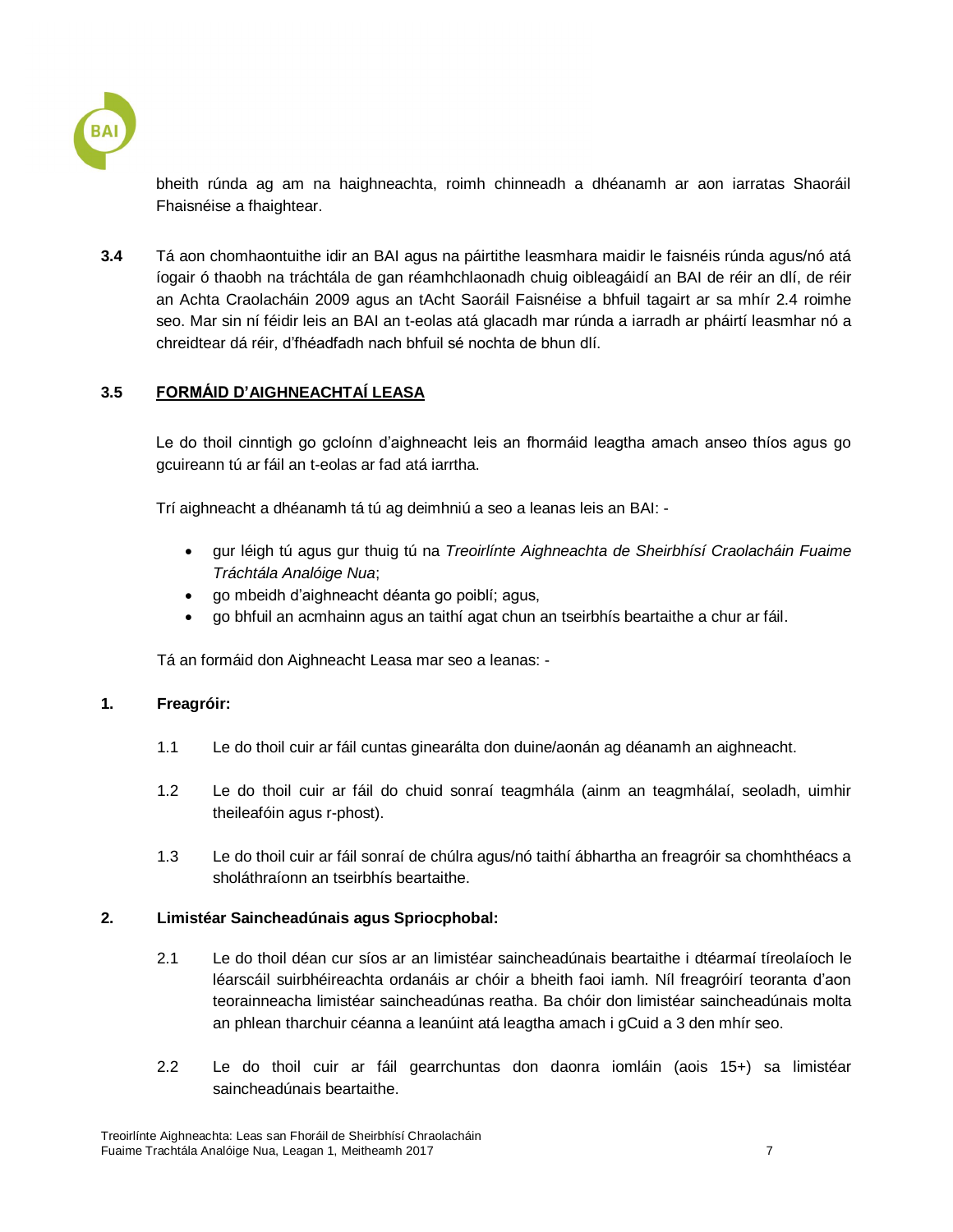

- 2.3 Le do thoil déan cur síos agus cuir ar fáil gearrchuntas ag déanamh tagairt do na haoisghrúpaí den spriocphobal sa limistéar saincheadúnais.
- 2.4 Le do thoil cuir ar fáil an lucht éisteachta beartaithe (sprioc) sa spriocghrúpa seo don tseirbhís beartaithe.

#### **3. Teicniúil:**

- 3.1 Le do thoil cuir ar fáil plean tarchuir beartaithe ina bhfuil ainm an suíomh, Tagairt Eangaí Náisiúnta (Exxxxxx Nyyyyyy), Airde an Suíomh, Airde an Aeróg, CÉR Beartaithe, Patrún an Aeróg agus cuntas den chlúdach a d'fhéadfaí a bhaint amach ó gach ceann de na stáisiúin tarchuradóirí.
- 3.2 Le do thoil cuir ar fáil réasúnaíocht don phlean tarchuir beartaithe. Ba chóir dó seo cuntas den chlúdach iomlán, aird a dhíriú ar limistéir a d'fhéadfadh clúdach teoranta nó dona a fháil agus a mhíniú cén fáth go léiríonn gach togra úsáid éifeachtach de speictream.
- 3.3 Le do thoil tabhair léiriú ginearálta ar an uimhir, saghas agus suíomh na stáisiúin atá ag teastáil chun an tseirbhís beartaithe a sholáthar.

#### **4. Seirbhís Chláir:**

- 4.1 Le do thoil cuir ar fáil cuntas ginearálta den fhormáid agus ábhar den tseirbhís chláir beartaithe.
- 4.2 Le do thoil leag amach do réasúnaíocht don tseirbhís beartaithe sa chomhthéacs a chuidíonn leis an ilchineálacht de chláir/seirbhísí chraolacháin ag tagairt do:
	- an spriocphobal; agus
	- na seirbhísí ar fáil sa limistéar saincheadúnais.
- 4.3 Le do thoil cuir ar fáil sonraí táscach de:
	- líon uaireanta de chraolachán (sa lá/tseachtain);
	- líon uaireanta beo (sa lá/tseachtain); agus
	- líon uaireanta go huathoibríoch (sa lá/tseachtain).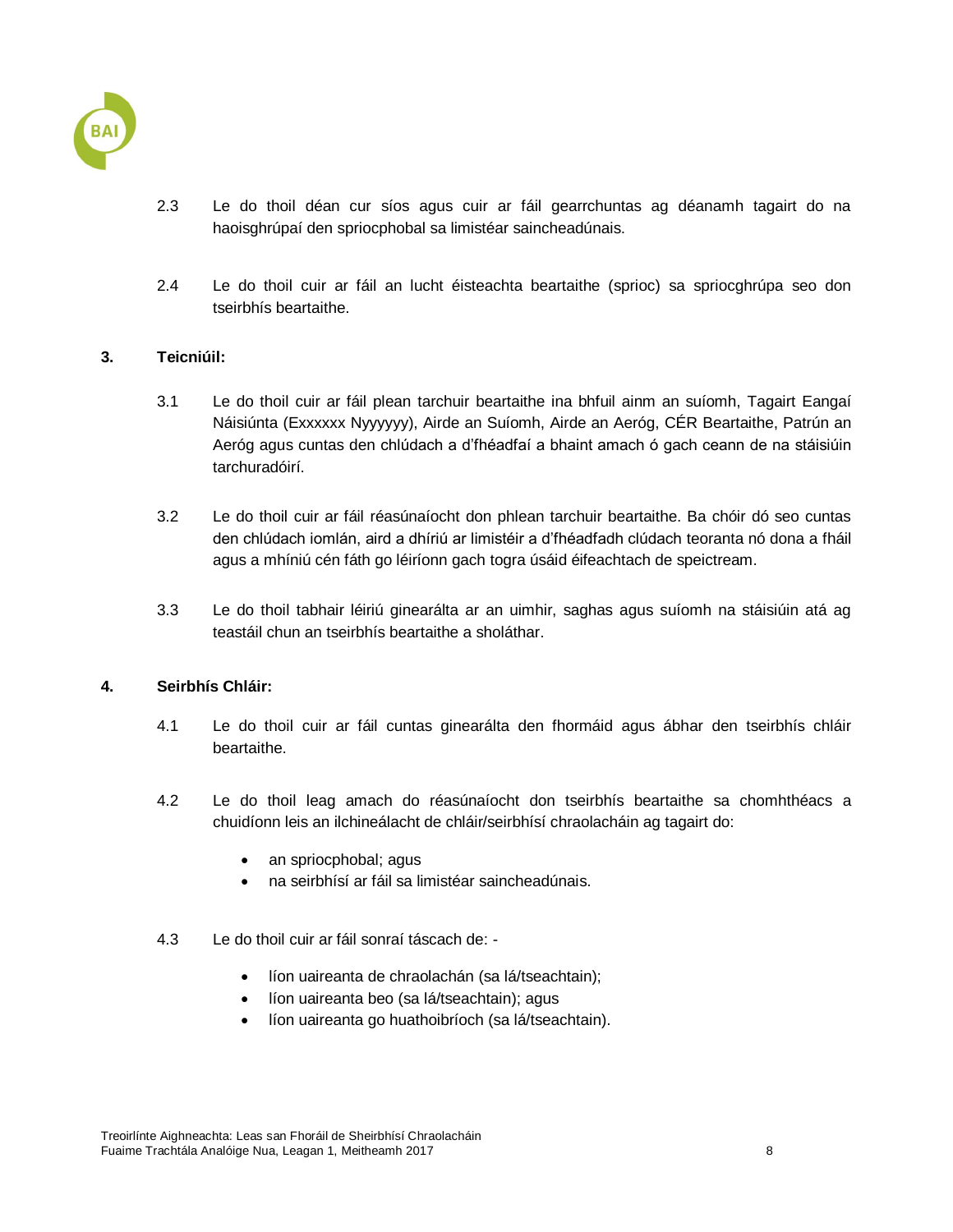

- 4.4 Le do thoil léirigh do chur chuige, leis an líon uaireanta craolacháin go laethúil atá le déanamh i dtaca leis na réimsí seo a leanas don tseirbhís beartaithe san áireamh:
	- cláir nuachta agus cúrsaí reatha;
	- cláir urlabhra; agus
	- **cláir cheoil.**
- 4.5 Le do thoil cuir ar fáil sonraí d'aon socruithe líonraithe atá i gceist.

#### **5. Sonraí i bhfeidhm:**

- 5.1 Le do thoil déan cur síos ar an tsamhail oibríoch agus eacnamaíoch ginearálta i gceist maidir leis an tseirbhís beartaithe (le do thoil cur san áireamh sonraí d'aon líonra sindeacáite i gceist)
- 5.2 Le do thoil cuir ar fáil ioncam táscach in aghaidh na bliana agus meastacháin caiteachais don chéad trí bliana don oibriúchán.
- 5.3 Le do thoil cuir ar fáil sonraí táscach de:
	- struchtúr eagrúcháin atá beartaithe (bainistiú agus soláthar foirne); agus
	- foinsí príomh-ioncaim i gceist.
- 5.4 Le do thoil leag amach cén fáth a gceapann tú go mbeidh an tseirbhís beartaithe inbhuanaithe ó dhearcadh eacnamaíochta ag déanamh tagairt do na socruithe oibriúchán in iomlán agus aon cheisteanna ábhartha eile.
- 5.5 Le do thoil leag amach cén fáth a gceapann tú go gcloíonn an tseirbhís beartaithe don limistéar áirithe atá roghnaithe agat le hoibleagáid an BAI chun an t-éacht agus cothabháil d'earnáil craolacháin dúchasach inbhuanaithe a éascú.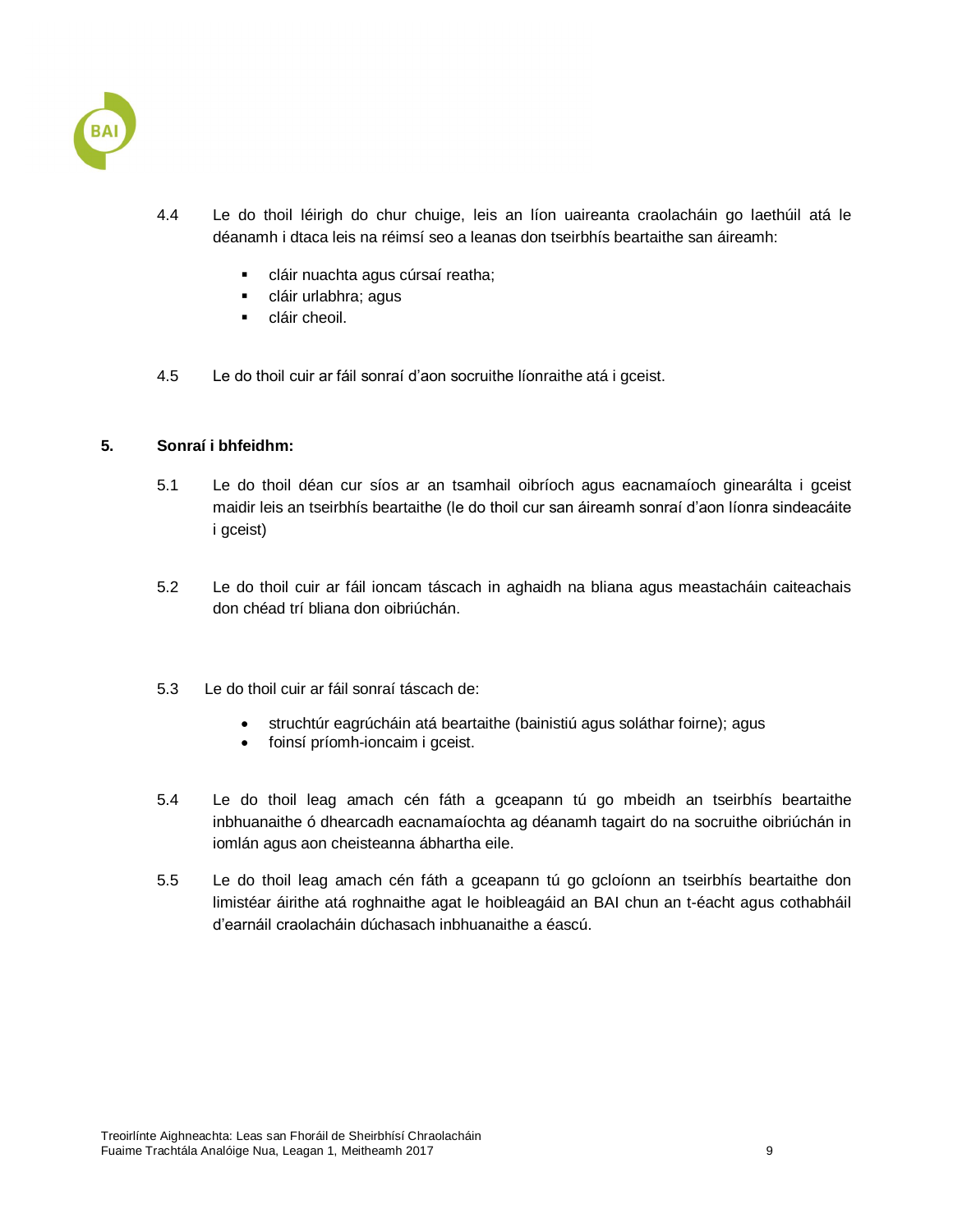

## **Fóscríbhinn 1**

<span id="page-10-0"></span>

| Limisteár Saincheadúnais                                                                                                                                     | Cineál Seirbhíse                                                                                                  | Uimh.                                             | Stáisiún Reatha                                    | Ábhar Tipiciúil                                                                                                     |
|--------------------------------------------------------------------------------------------------------------------------------------------------------------|-------------------------------------------------------------------------------------------------------------------|---------------------------------------------------|----------------------------------------------------|---------------------------------------------------------------------------------------------------------------------|
| Náisiúnta                                                                                                                                                    | Seirbhís Phoiblí                                                                                                  | $\mathbf{1}$                                      | RTÉ Raidió 1                                       | Bunaithe ar urlabhra nuacht & eolas, cláir<br>cheoil & ealaíona (ábhar spóirt áirithe ar an<br>deireadh seachtaine) |
| Náisiúnta                                                                                                                                                    | Seirbhís Phoiblí                                                                                                  | $\mathbf{1}$                                      | RTÉ 2FM                                            | Seirbhís cheoil agus Siamsaíochta do 25 - 44<br>bliana d'aois                                                       |
| Náisiúnta                                                                                                                                                    | Seirbhís Phoiblí                                                                                                  | $\mathbf{1}$                                      | RTÉ Lyric FM                                       | Bunaithe ar cheol le laofacht chlasaiceach                                                                          |
| Náisiúnta                                                                                                                                                    | Seirbhís Phoiblí                                                                                                  | 1                                                 | RTÉ Raidió Na<br>Gaeltachta                        | Seirbhís Ghaeilge do na Réigiúin Ghaeltachta<br>agus cainteoirí dúchais in Éirinn                                   |
| Náisiúnta                                                                                                                                                    | Tráchtála - Formáid leathan                                                                                       | $\mathbf{1}$                                      | Today FM                                           | Seirbhís siamsaíochta, ceoil, urlabhra agus<br>nuacht dírithe ar 15+                                                |
| Quasi - Náisiúnta                                                                                                                                            | Tráchtála – Urlabhra/Nuacht                                                                                       | $\mathbf{1}$                                      | <b>Newstalk</b>                                    | Seirbhís bunaithe ar urlabhra dírithe ar 25+                                                                        |
| Quasi - National                                                                                                                                             | Náisiúnta - Quasi - Tráchtála -<br>Críostaí                                                                       | $\mathbf{1}$                                      | Spirit Radio                                       | Seirbhís bunaithe ar Chríostaíocht dírithe ar<br>$15+$                                                              |
| II-Chathair                                                                                                                                                  | Tráchtála - Bunaithe ar cheol                                                                                     | $\mathbf{1}$                                      | 4FM (seirbhís Bunaithe<br>ar cheol dírithe ar 45+) | Seirbhís bunaithe ar cheol dírithe ar 45+                                                                           |
| Réigiún Thiar Theas<br>(Contaetha Chiarraí,<br>Luimnigh, An Clár,<br>Tiobraid Árainn Thuaidh,<br>Laois Thiar Theas)                                          | Tráchtála - Bunaithe ar cheol<br>(Óige)                                                                           | $\overline{4}$                                    | Spin South West                                    | Seirbhísí bunaithe ar cheol dírithe 15 - 34<br>bliana d'aois i réigiún áirithe                                      |
| Réigiún Thoir Theas<br>(Cathair & Contae Phort<br>Láirge, Tiobraid Árann<br>Theas, Contaetha<br>Ceatharlach, Cill<br><b>Chainnigh &amp; Loch</b><br>Garman)  |                                                                                                                   |                                                   | <b>Beat FM</b>                                     |                                                                                                                     |
| Réigiún Thiar Thuaidh<br>(Contaetha na Gaillimhe,<br>Maigh Eo, An Longfort,<br>Ros Comáin, Sligigh,<br>Liatroma & Dún na nGall)                              |                                                                                                                   |                                                   | iRadio NW                                          |                                                                                                                     |
| Lár na Tíre & Réigiún<br>Thoir Thuaidh (Contaetha<br>de Lú, An Mhí, An<br>Cabhán, Muineachán, Cill<br>Dara, Lú, Uíbh Fhailí agus<br>an Iarmhí Thoir Thuaidh) |                                                                                                                   |                                                   | iRadio NEM                                         |                                                                                                                     |
| <b>Cathair &amp; Contae Bhaile</b><br>Átha Clitah                                                                                                            | Tráchtála – Bunaithe ar cheol; 15<br>- 34 bliana d'aois                                                           |                                                   | <b>FM104</b>                                       |                                                                                                                     |
| <b>Cathair &amp; Contae Bhaile</b><br>Atha Clitah                                                                                                            | Tráchtála - Bunaithe ar cheol; 25<br>-44 bliana d'aois<br>Tráchtála - Bunaithe ar cheol; 35<br>- 54 bliana d'aois | 98FM<br>Q102<br>8<br>Radio Nova<br>Sunshine 106.8 |                                                    |                                                                                                                     |
| <b>Cathair &amp; Contae Bhaile</b><br>Atha Clitah                                                                                                            |                                                                                                                   |                                                   |                                                    | Seirbhísí bunaithe ar cheol dírithe ar<br>aois ghrúpaí difriúla sa chontae faoi leith                               |
| <b>Cathair &amp; Contae Bhaile</b><br>Atha Clitah                                                                                                            | Tráchtála - Bunaithe ar cheol;<br>Rac-Chlasaiceach 25+ bliana<br>d'aois                                           |                                                   |                                                    |                                                                                                                     |
| <b>Cathair &amp; Contae Bhaile</b><br>Atha Clitah                                                                                                            | Tráchtála - Bunaithe ar cheol;<br>Meascán Tuaithe, Ceol<br>Clasaiceach, Ceol Gaelach &                            |                                                   |                                                    |                                                                                                                     |

Treoirlínte Aighneachta: Leas san Fhoráil de Sheirbhísí Chraolacháin Fuaime Trachtála Analóige Nua, Leagan 1, Meitheamh 2017 10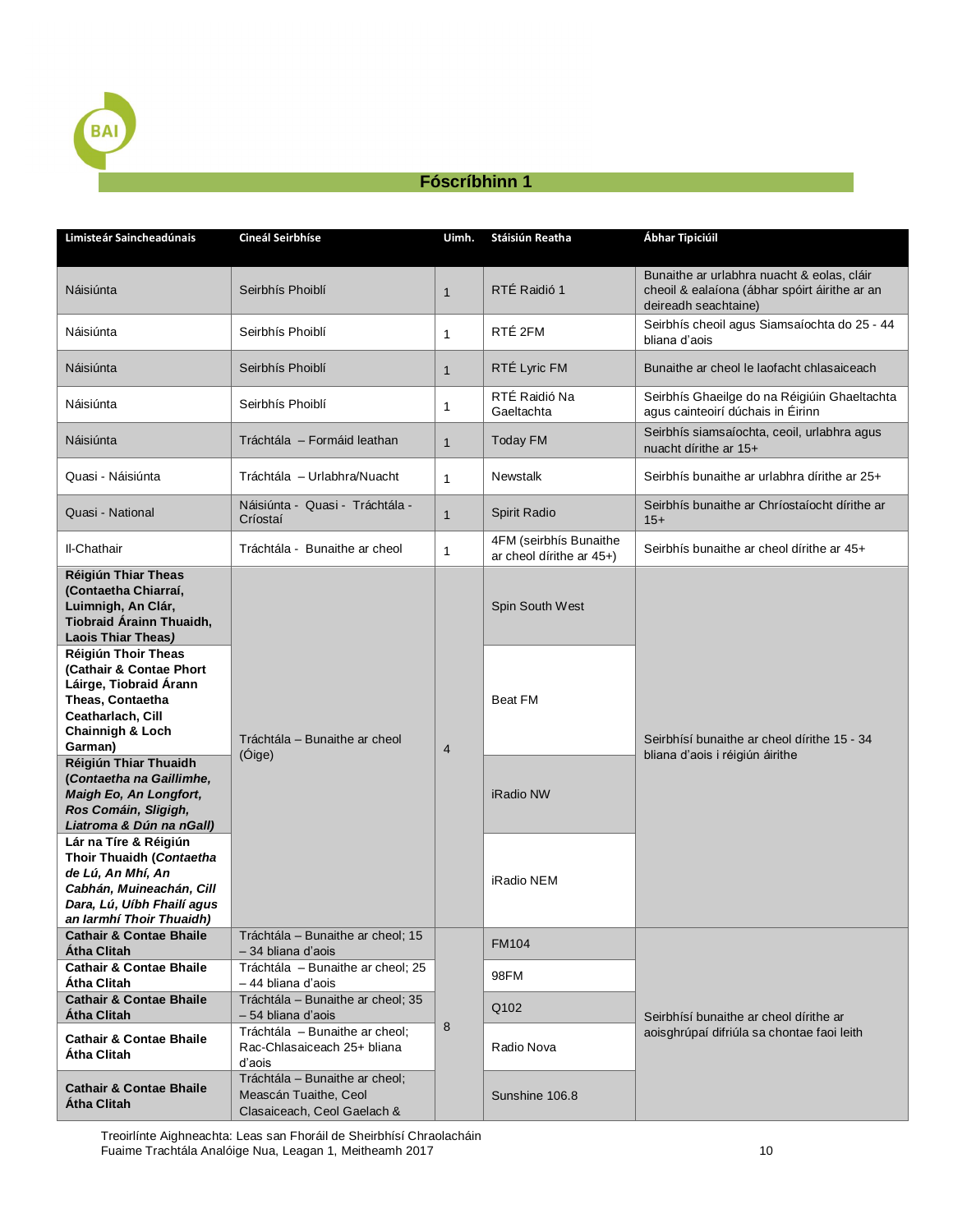| Limisteár Saincheadúnais                               | Cineál Seirbhíse                                        | Uimh. | <b>Stáisiún Reatha</b> | Ábhar Tipiciúil                                                                              |
|--------------------------------------------------------|---------------------------------------------------------|-------|------------------------|----------------------------------------------------------------------------------------------|
|                                                        | comhlántach                                             |       |                        |                                                                                              |
| <b>Cathair &amp; Contae Bhaile</b><br>Átha Clitah      | Tráchtála - Bunaithe ar cheol; 15<br>- 34 bliana d'aois |       | Spin 103.8             |                                                                                              |
| <b>Cathair &amp; Contae Chorcaí</b>                    | Tráchtála - Bunaithe ar cheol; 15<br>-34 bliana d'aois  |       | <b>RED FM</b>          |                                                                                              |
| Cathair & Contae Chorcaí                               | Tráchtála - Bunaithe ar cheol; 24<br>-44 bliana d'aois  |       | Cork's96FM             |                                                                                              |
| <b>Cathair &amp; Contae Chorcaí</b>                    |                                                         |       | Cork's C103            |                                                                                              |
| Contae an Chláir                                       |                                                         |       | Clare FM               |                                                                                              |
| Contae Chill Mhantáin                                  |                                                         |       | East Coast FM          |                                                                                              |
| Cathair & Contae na<br>Gaillimhe                       |                                                         |       | Galway Bay FM          |                                                                                              |
| Dún na nGall Thoir                                     |                                                         |       | <b>Highland Radio</b>  |                                                                                              |
| Contaetha Chill Chainnigh*<br>Ceatharlach              |                                                         |       | KCLR 96FM              |                                                                                              |
| <b>Contae Chill Dara</b>                               |                                                         |       | <b>KFM</b>             |                                                                                              |
| Contae & Cathair Luimnigh                              |                                                         |       | Limerick's Live 95FM   |                                                                                              |
| Contae Lú                                              |                                                         |       | <b>LMFM</b>            | Réimse leathan d'ábhar, nuacht agus eolas<br>áitiúil dírithe ar spriocphobal aosaigh áitiúil |
| Contae Mhaigh Eo                                       | Tráchtála - Formáid Leathan                             | 18    | Mid West Radio         | san áireamh, grúpaí mionlaigh agus leasa sa<br>limistéar saincheadúnais ábhartha san         |
| Contaetha Laoise, Uíbh<br>Fhailí & na hIarmhí          |                                                         |       | Midlands 103           | áireamh                                                                                      |
| Contaetha An Longfoirt, Ros<br>Comáin & Liatroim Theas |                                                         |       | Shannonside FM         |                                                                                              |
| Contaetha an Chabháin &<br>Muineacháin                 |                                                         |       | Northern Sound Radio   |                                                                                              |
| Contae Shligigh, Liatroim<br>Thuaidh & Dún na nGall    |                                                         |       | Ocean FM               |                                                                                              |
| Theas                                                  |                                                         |       |                        |                                                                                              |
| Contae Chiarraí                                        |                                                         |       | Radio Kerry            |                                                                                              |
| Contae Loch Garman                                     |                                                         |       | South East Radio       |                                                                                              |
| Contae Thiobraid Árann                                 |                                                         |       | <b>Tipp FM</b>         |                                                                                              |
| Contae Phort Láirge                                    |                                                         |       | <b>WLR FM</b>          |                                                                                              |

*Ina theannta sin, tá réimse de neamhthráchtála, pobal, pobal leasa, institiúideach agus roinn a 71 de seirbhísí raidió ceadúnaithe ag an BAI. Tá níos mó eolais ar fáil ar shuíomh idirlín an BAI: [www.bai.ie](http://www.bai.ie/)*